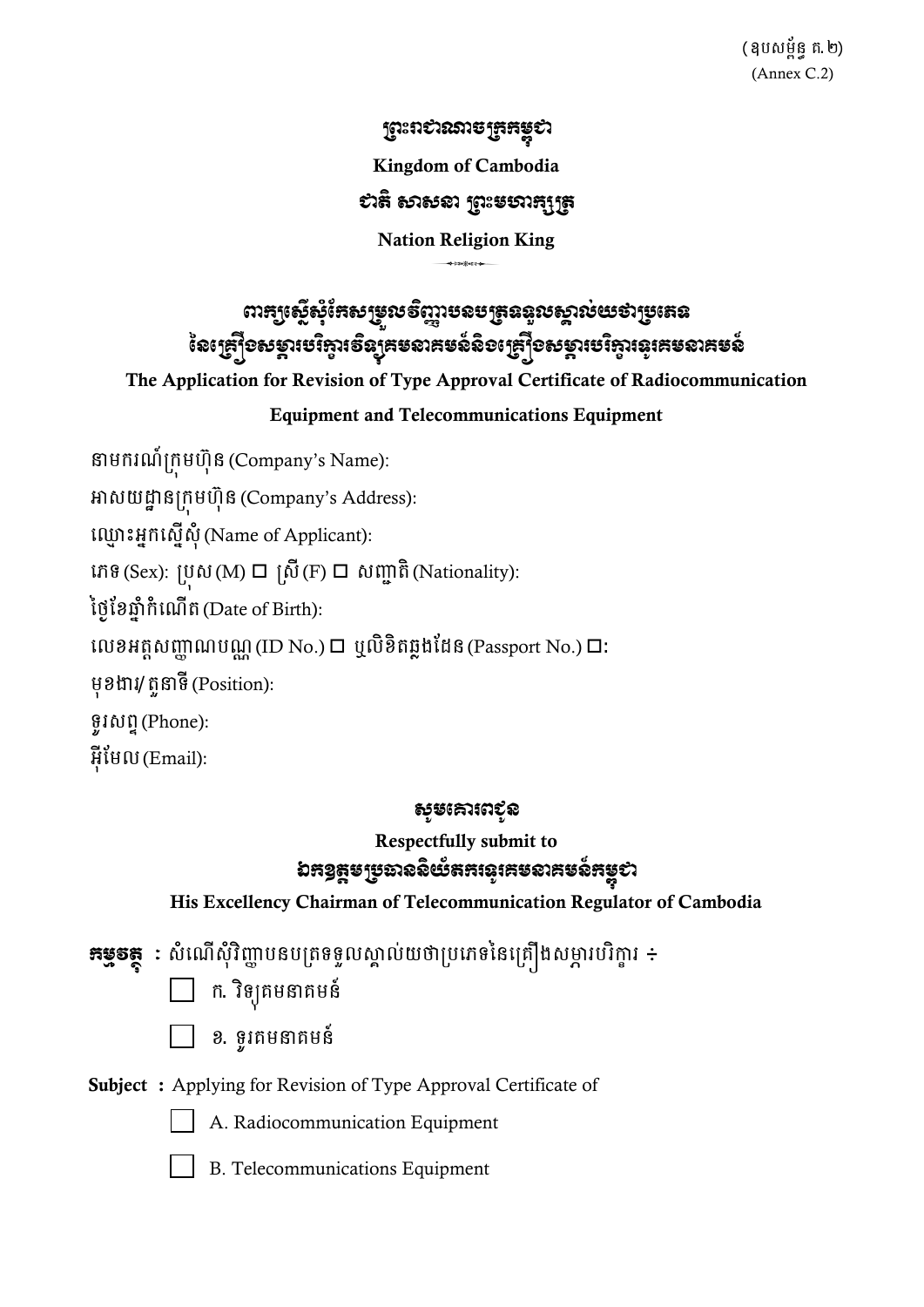លេចក្តីដូចមានចែងក្នុងកម្មវត្ថុខាងលើ ខ្ញុំបាទ/នាងខ្ញុំ សូមជម្រាបជូន**ឯកឧត្តមប្រធាន** មេត្តាជ្រាបថា ក្រុមហ៊ុនយើងខ្ញុំស្នើសុំកែសម្រួលវិញ្ញាបនបត្រទទួលស្គាល់យថាប្រភេទនៃគ្រឿងសម្ភារបរិក្ខារវិទ្យុគមនាគមន៍ និងទូរគមនាគមន៍ដែលមានលក្ខណៈដូចខាងក្រោម **:** 

With reference to the subject above, I would like to inform His Excellency Chairman that our company would like to apply for revision of type approval certificate of radiocommunication equipment and telecommunications equipment with the following characteristics:

<u>ព័ត៌មានចាស់</u> (Previous Information) :

- ម៉ាំពី (Trademark)
- ឈ្មោះបរិក្ខារ (Product Name)
- លេខម៉ូដែល (Model Number) :
- ឈ្ហេកង់ស៍(Frequency Range) :
- ក្បឈទសផេិត (Country of Manufacture) :

ព័ត៌មានស្ទើសុំថ្មី (New Information) :

- ម៉ាំពិ (Trademark) : :
- ឈ្មោះបរិក្ខារ (Product Name)
- លេខម៉ូដែល (Model Number)
- ប្រោ្វកង់ស៍ (Frequency Range)
- ក្បឈទសផេិត (Country of Manufacture) :

# ខ្ញុំសូមបាលអះអាខ :

I assure that :

រាល់ឯកសារនិងព័តិមានទាំងអស់ដែលបានផ្តល់គី ពិត និងត្រឹមត្រវ។

All provided documents and information in the application are truly correct.

 $\Box$  ពាក្យស្នើសុំត្រូវបានធ្វើឡើងក្នុងដែនសមត្ថកិច្ចរបស់អ្នកស្នើសុំ។

The application was made within the applicant's authorization.

 $\Box$  បានផ្តល់ឯកសារពាក់ព័ន្ធនិងគោរពតាមរាល់លក្ខខណ្ឌដូចមានកំណត់ក្នុងសេចក្តីណែនាំ ស្តីពីការ ស្នើសុំវិញ្ញាបនបត្រទទួលស្គាល់យថាប្រភេទនៃគ្រឿងសម្ភារបរិក្ខារវិទ្យុគមនាគមន៍និងគ្រឿងសម្ភារ បរិក្ខា រទូរគម្នាគម្ន្៍។

 Provided relevant documents and complied with all conditions set out in "Guideline on Applying for Type Approval Certificate of Radiocommunication Equipment and

Telecommunications Equipment."